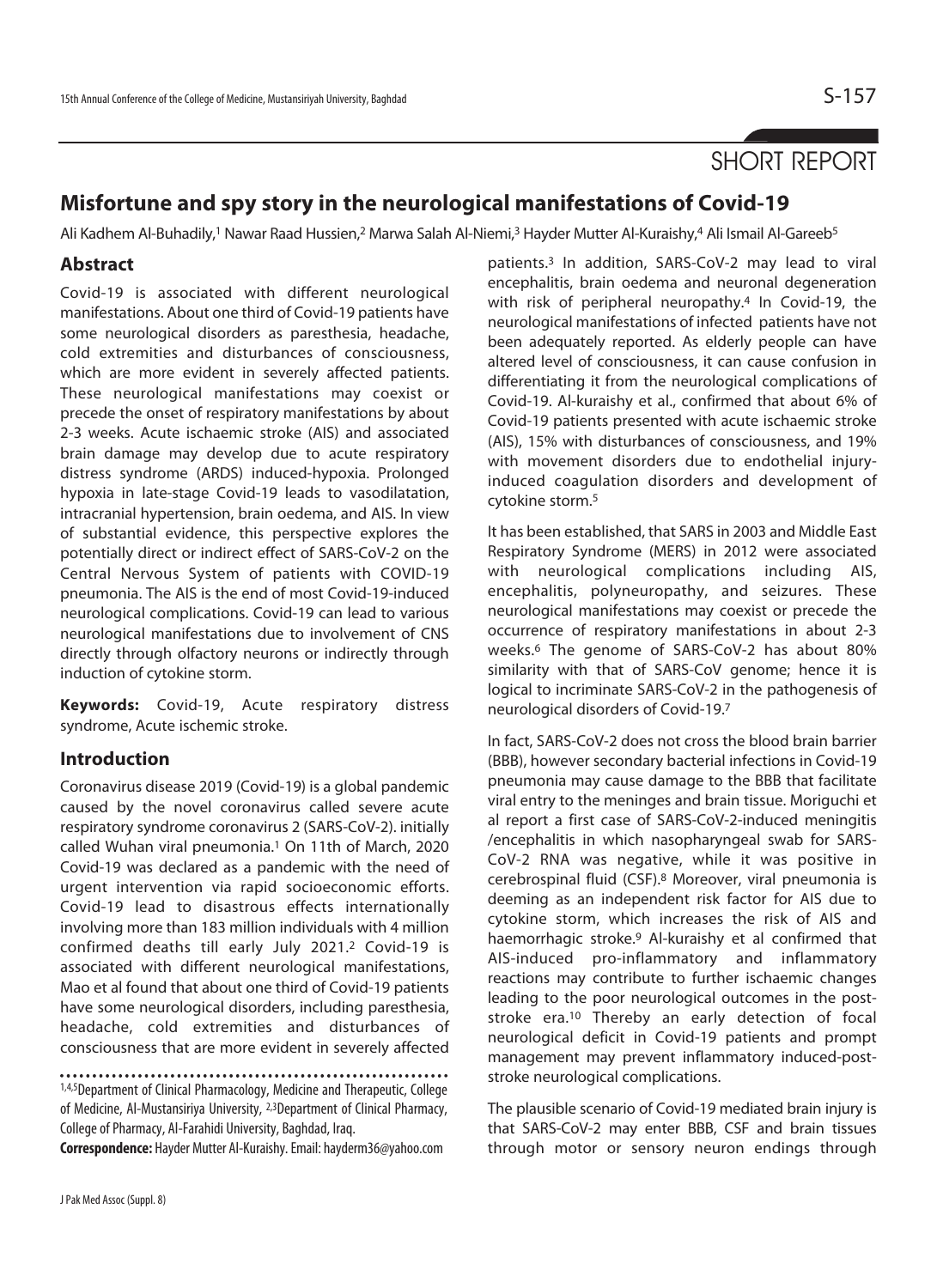S-158 15th Annual Conference of the College of Medicine, Mustansiriyah University, Baghdad

retrograde transmission.11 SARS-CoV-2 as other coronaviruses mainly affects olfactory neurons of the olfactory bulb at first and through this pathway may enter the CSF and brain.12 This explains the cause of anosmia, occuring at an early stage of Covid-19 (91% before hospitalization), due to reversible degeneration of olfactory neurons. Therefore, SARS-CoV-2 reaches the brain within seven days through olfactory neurons via retrograde neuronal transmission.13 Therefore removal of olfactory bulb in the experimental animals attenuate brain invasion by SARS-Co-V. The selective affinity of SARS-CoV-2 to the olfactory bulb is due to the over-expression of angiotensin converting enzyme 2 (ACE2) at the olfactory neurons, regarded as a receptor and entry-point of SARS-CoV-2.14

Indeed the cellular transmembrane serine protease 2 (TMPRSS2) is also expressed in the olfactory neurons, which involve in trimming of surface protein (SP) of SARS-CoV-2.15 These findings explain the neuronal pathway for the transmission of SARS-CoV-2 to the brain. The binding of SARS-CoV-2 to ACE2 in the cerebral endothelial cells,

provoke cerebral vasoconstriction through inhibition of the vasodilator effect of ACE2, leading to cerebral ischaemia and activation of inflammatory cascades.16

A scoping review showed that AIS and associated brain damage may develop due to acute respiratory distress syndrome (ARDS) induced hypoxia as prolonged hypoxia in latestage Covid-19 leads to vasodilatation, intracranial hypertension, brain oedema, and AIS.5 Therefore, continuous oxygen therapy in patients with Covid-19 pneumonia may prevent neurological complications even in the early stage of the disease. As of yet, SARS-CoV-2-induced cytokine storm as evident by higher release of pro-inflammatory cytokines leading to BBB damage with further activation of brain glial cells to secret IL-6, forming a vicious cycle ending with AIS and brain injury.17

## **Neurological manifestations of COVID-19:**

Clinical data from 214 patients with COVID-19 demonstrated neurological symptoms in 36.4% of patients reported by Mao et al,. These included, anosmia, hyposmia, ageusia, hypogeusia, ataxia, seizure, neuralgia, and stroke. Stroke and other cerebrovascular disorders as well as altered consciousness are correlated with Covid-19 severity. Besides, some less specific neurological manifestations that are commonly observed in other viral infections are also reported like headache and

myalgia, present in 8% and 12% of Covid-19 patients respectively.18 Of interest, severe headache in Covid-19 patients without neurological deficit might due to release of pro-inflammatory cytokines and development of inflammatory burst. However, headache might be a sign of meningeal irritation due to CNS involvement rather than to the systemic reaction mainly when it is associated with focal neurological deficit.<sup>19</sup> An observational study by Ong et.al. involving 138 Covid-19 patients, illustrated that fatigue is the most common neurological manifestation found in 69.6% followed by myalgia in 34.8% and headache in 6.5% at time of admission.20 Likewise, Chen et al., observed that headache is present in 8% and confusion in 9% of Covid-19 patients at time of hospitalization.21 Furthermore, SARS-CoV-2 infection may present as peripheral neuropathy, motor or sensory and some cases mixed motor-sensory neuropathy.22

**Mechanism of neuronal injury in Covid-19:** The underlying mechanism for involvement of peripheral and CNS in Covid-19 is linked to the expression of ACE2.



**Figure:** Mechanism of neurological manifestations in Covid-19: SARS-CoV-2 through retrograde neuronal and haematogenous transmission leads to direct brain injury. SARS-CoV-2 through induction of cytokine storm may cause injury of blood brain barrier (BBB). Dysregulation of renin-angiotensin system (RAS) and neuro-inflammations lead to neurological manifestations of Covid-19.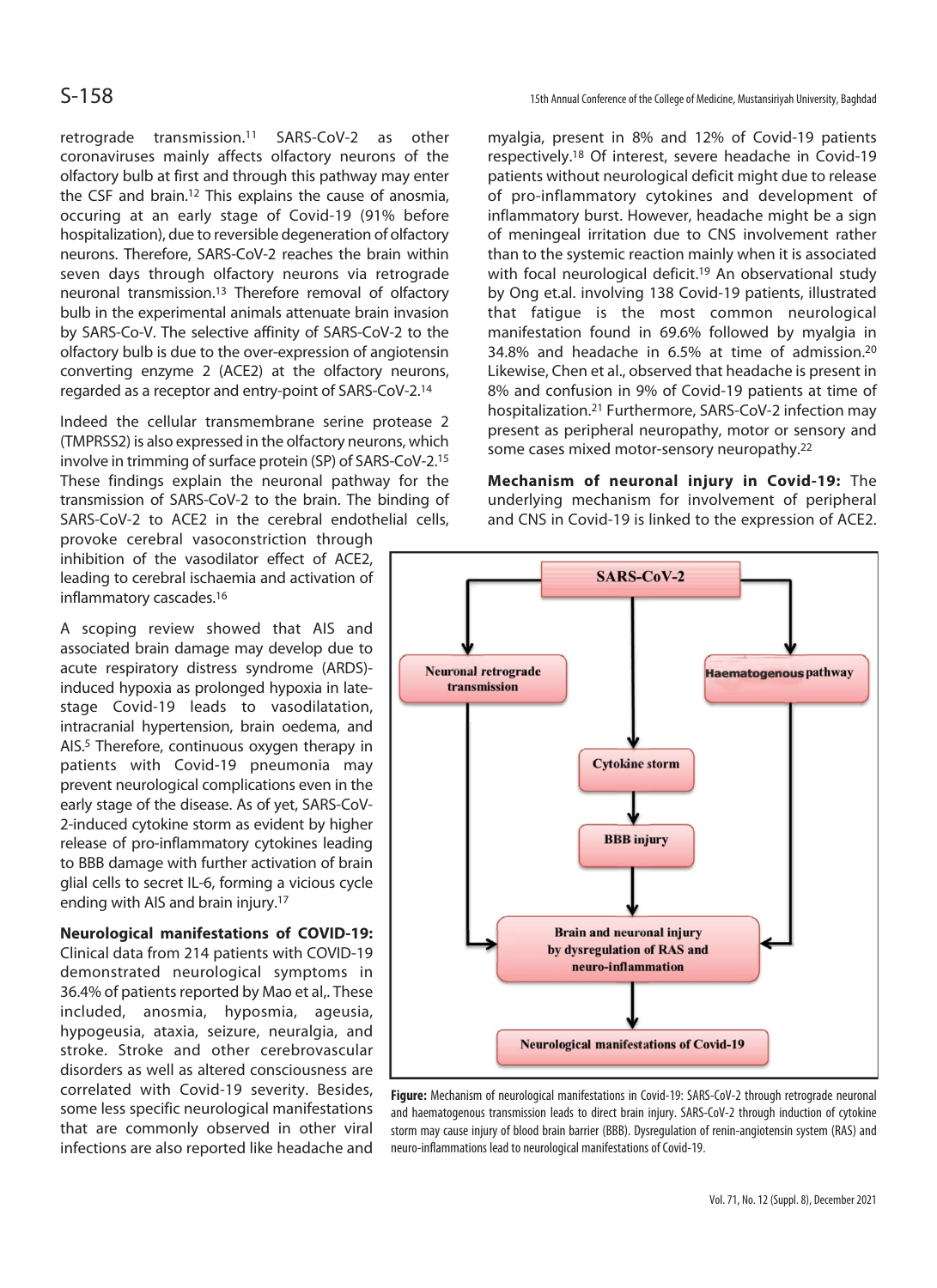It has been reported that ACE2 is highly expressed in neuronal, glial and astrocyte cells intricate in the regulation of brain functions through autoregulation of cerebral blood flow, control of autonomic and neuroendocrine functions.23 Dysregulation of systemic and/or neuronal renin-angiotensin system (RAS) due to down-regulation of ACE2 by SARS-CoV-2 together with neuro-inflammation and hypoxia might be the potential mechanisms of neurological manifestations in Covid-19.24 Moreover, SARS-CoV-2-induced peripheral neuropathy like Guillian-Barre syndrome had been observed in Covid-19 patients which could be due to hypoxaemia, pro-inflammatory and immunological reactions.25

In the light of substantial body of evidence, this report explores and sheds light on the potential direct or indirect effect of SARS-CoV-2 on the CNS in patients with Covid-19. Direct interaction between SARS-CoV-2 and neurons with induction of neuro-inflammations may explain the spectrum of neurological manifestations in Covid-19 patients (Figure). In this concern, extensive studies are mandatory to explore the precise interaction between SARS-CoV-2 and neurons to verify the mechanistic target therapy.

## **Conclusion**

Covid-19 leads to various neurological manifestations due to involvement of CNS directly through olfactory neurons or indirectly through induction of cytokine storm.

**Acknowledgment:** For all members in College of Medicine, Al-Mustansiyriah University

### **Disclaimer:** None.

#### **Conflict of Interest:** None.

#### **Source of Support:** None.

#### **References**

- 1. Al-Kuraishy HM, Al-Niemi MS, Hussain NR, Al-Gareeb AI, Al-Harchan NA, Al-Kurashi AH. The Potential Role of Renin Angiotensin System (RAS) and Dipeptidyl Peptidase-4 (DPP-4) in COVID-19: Navigating the Uncharted. In: Kibel A, eds. Selected Chapters from the Renin-Angiotensin System. London, UK: IntechOpen, 2020; pp 151-65.
- 2. Wu X, Nethery RC, Sabath BM, Braun D, Dominici F. Exposure to air pollution and COVID-19 mortality in the United States: A nationwide cross-sectional study. medRxiv 2020. doi: 10.1101/2020.04.05.20054502. [Preprint]
- 3. Mao L, Wang M, Chen S, He Q, Chang J, Hong C, et al. Neurological manifestations of hospitalized patients with COVID-19 in Wuhan, China: a retrospective case series study. medRxiv 2020. doi: 10.1101/2020.02.22.20026500. [Preprint]
- 4. Lugnier C, Al-Kuraishy HM, Rousseau E. PDE4 inhibition as a

therapeutic strategy for improvement of pulmonary dysfunctions in Covid-19 and cigarette smoking. Biochem Pharmacol 2021; 185:e114431. doi: 10.1016/j.bcp.2021.114431.

- 5. Al-Kuraishy HM, Al-Gareeb AI, Alblihed M, Cruz-Martins N, Batiha GE. COVID-19 and Risk of Acute Ischemic Stroke and Acute Lung Injury in Patients With Type II Diabetes Mellitus: The Antiinflammatory Role of Metformin. Front Med 2021; 8:e644295. doi: 10.3389/fmed.2021.644295.
- 6. Kim JE, Heo JH, Kim HO, Song SH, Park SS, Park TH, et al. Neurological Complications during Treatment of Middle East Respiratory Syndrome. J Clin Neurol 2017; 13:227-33. doi: 10.3988/jcn.2017.13.3.227.
- 7. Al-Kuraishy HM, Al-Gareeb AI, Qusty N, Cruz-Martins N, El-Saber Batiha G. Sequential doxycycline and colchicine combination therapy in Covid-19: The salutary effects. Pulm Pharmacol Ther 2021; 67:e102008. doi: 10.1016/j.pupt.2021.102008.
- 8. Moriguchi T, Harii N, Goto J, Harada D, Sugawara H, Takamino J, et al. A first case of meningitis/encephalitis associated with SARS-Coronavirus-2. Int J Infect Dis 2020; 94:55-8. doi: 10.1016/j.ijid.2020.03.062.
- 9. Poyiadji N, Shahin G, Noujaim D, Stone M, Patel S, Griffith B. COVID-19-associated Acute Hemorrhagic Necrotizing Encephalopathy: Imaging Features. Radiology 2020; 296:e119-20. doi: 10.1148/radiol.2020201187.
- 10. Al-Kuraishy HM, Al-Gareeb AI, Naji MT, Al-Mamorry F. Role of vinpocetine in ischemic stroke and poststroke outcomes: A critical review. Brain Circ 2020; 6:1-10. doi: 10.4103/bc.bc\_46\_19.
- 11. Rhea EM, Logsdon AF, Hansen KM, Williams LM, Reed MJ, Baumann KK, et al. The S1 protein of SARS-CoV-2 crosses the blood-brain barrier in mice. Nat Neurosci 2021; 24:368-78. doi: 10.1038/s41593-020-00771-8.
- 12. Brann DH, Tsukahara T, Weinreb C, Lipovsek M, Van den Berge K, Gong B, et al. Non-neuronal expression of SARS-CoV-2 entry genes in the olfactory system suggests mechanisms underlying COVID-19-associated anosmia. Sci Adv 2020; 6:eabc5801. doi: 10.1126/sciadv.abc5801.
- 13. Giacomelli A, Pezzati L, Conti F, Bernacchia D, Siano M, Oreni L, et al. Self-reported Olfactory and Taste Disorders in Patients With Severe Acute Respiratory Coronavirus 2 Infection: A Crosssectional Study. Clin Infect Dis 2020; 71:889-90. doi: 10.1093/cid/ciaa330.
- 14. Vofo G, Brodie R, Gross M. Nasal lavage containing Angiotensin-Converting Enzyme-2 agonist can prevent and reduce viral load in COVID-19. Med Hypotheses 2020; 144:e110207. doi: 10.1016/j.mehy.2020.110207.
- 15. Fodoulian L, Tuberosa J, Rossier D, Boillat M, Kan C, Pauli V, et al. SARS-CoV-2 Receptors and Entry Genes Are Expressed in the Human Olfactory Neuroepithelium and Brain. iScience 2020; 23:e101839. doi: 10.1016/j.isci.2020.101839.
- 16. Al-Kuraishy HM, Hussien NR, Al-Naimi MS, Al-Buhadily AK, Al-Gareeb AI, Lungnier C. Renin-Angiotensin system and fibrinolytic pathway in COVID-19: One-way skepticism. Biomed Biotechnol Res J 2020; 4(Suppl 1):33-40. DOI: 10.4103/bbrj.bbrj\_105\_20
- 17. Zhou M, Zhang X, Qu J. Coronavirus disease 2019 (COVID-19): a clinical update. Front Med 2020; 14:126-35. doi: 10.1007/s11684- 020-0767-8.
- 18. Mao L, Jin H, Wang M, Hu Y, Chen S, He Q, et al. Neurologic Manifestations of Hospitalized Patients With Coronavirus Disease 2019 in Wuhan, China. JAMA Neurol 2020; 77:683-90. doi: 10.1001/jamaneurol.2020.1127.
- 19. Huang C, Wang Y, Li X, Ren L, Zhao J, Hu Y, et al. Clinical features of patients infected with 2019 novel coronavirus in Wuhan, China. Lancet 2020;395:497-506. doi: 10.1016/S0140-6736(20)30183-5.
- 20. Ong JJY, Bharatendu C, Goh Y, Tang JZY, Sooi KWX, Tan YL, et al. Headaches Associated With Personal Protective Equipment - A